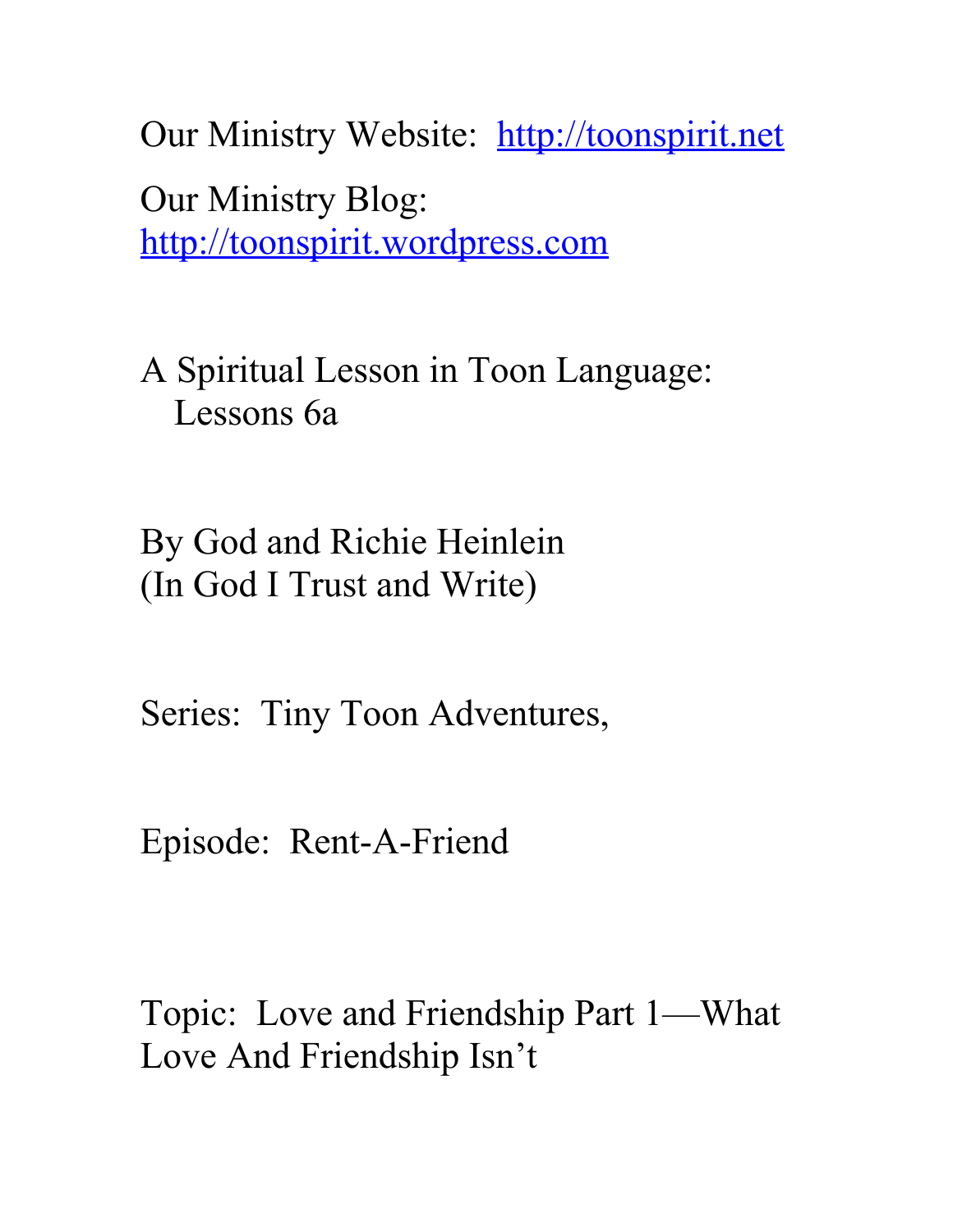Introduction:

## **Fun Fact: This lesson set is the first original multipart lesson.**

**I use the Tiny Toon Adventures episode Rent A Friend. This covers some of the scriptures on Judas Iscariot. We are comparing the cartoon villain who is Montana Max to Judas. We are discussing the similarities of their stories' end (cartoon to Bible)**

**Scriptures Used Include: Mathew 26: 14-16, 47-68; 27: 1-10**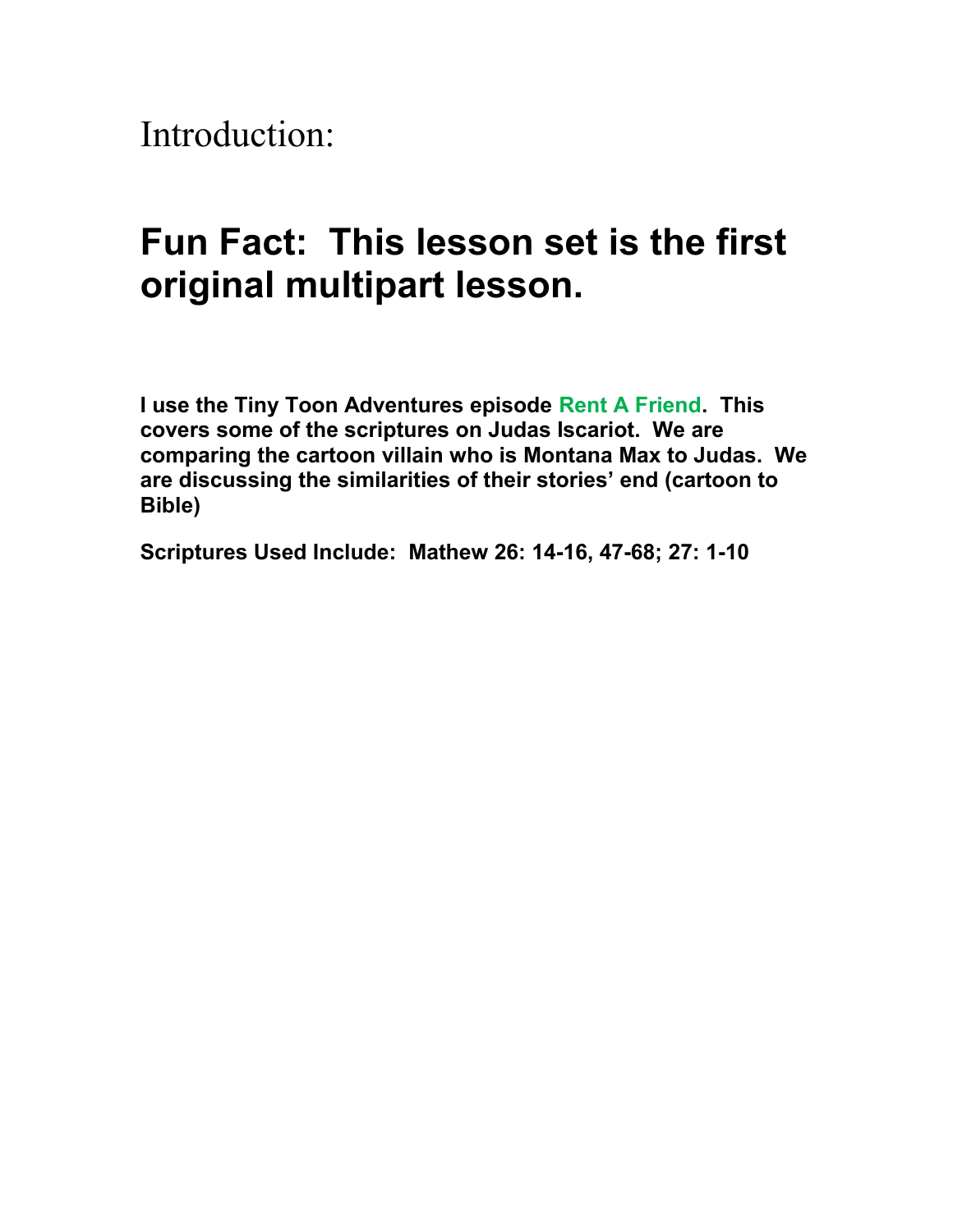## I: Opening Prayer

II: Opening Discussion: Think of your best friend in the whole wide world. How did you meet this friend? Was this friendship forged on lies, anger, or plain being mean? Or, was this friendship built on same interests and hobbies, liking each other's company, and being able to be oneself? Pay special attention to this cartoon because we will refer to it in the future sections of this series.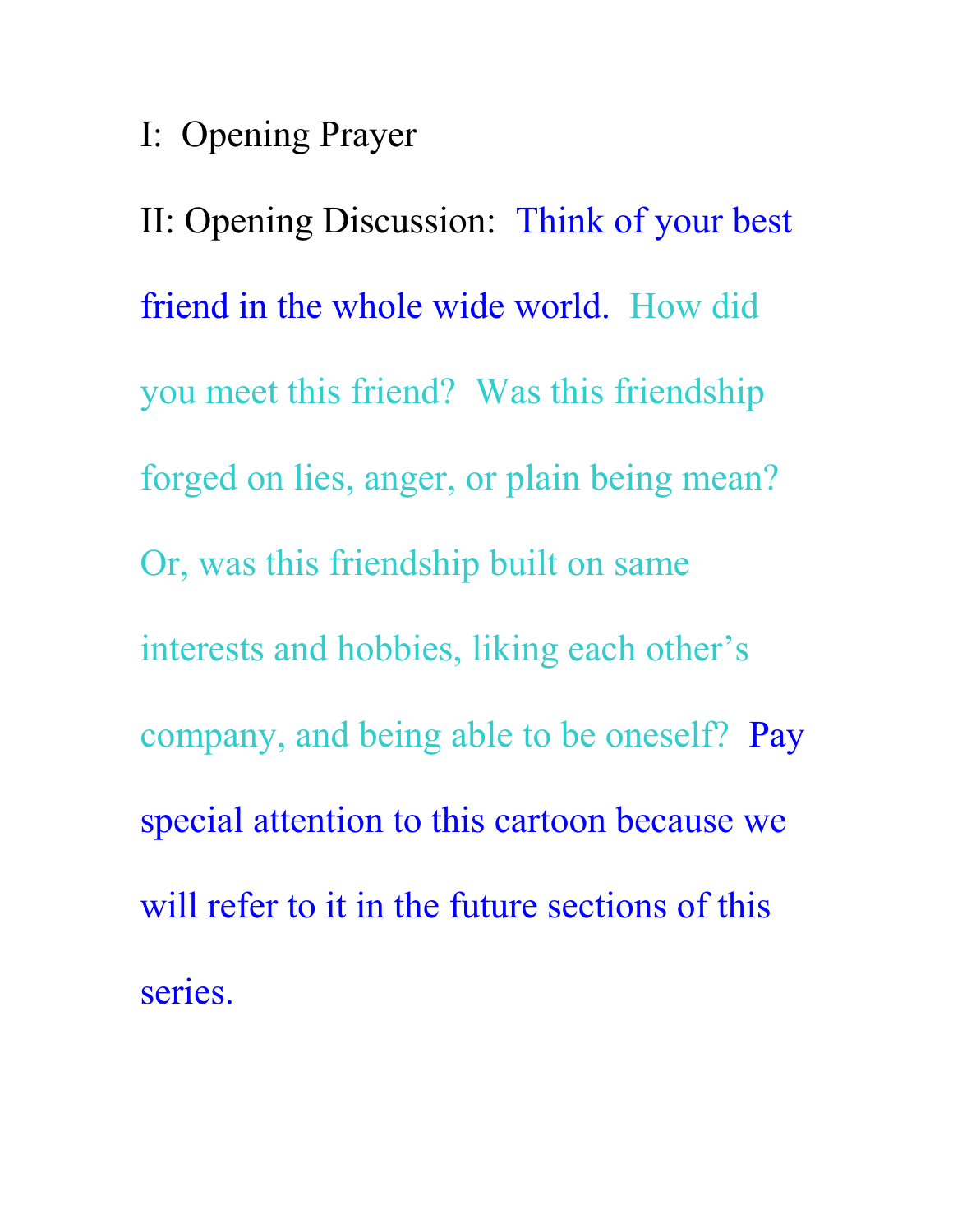III: Cartoon: Rent-A-Friend

Cartoon Link:

http://toonspirit.net/lessons and studies/16/6 [a.webm](http://toonspirit.net/lessons_and_studies/l6/6a.webm)

IV: Discussion Of Cartoon: Was Montana a friend? What did he do to his 'friends'? What did he do to try to keep these friends? Do you think that he would change his mind about being mean?

V: Bible Study I: Read Mathew 26: 14-16, 47-68 (The Story of Judas Iscariot)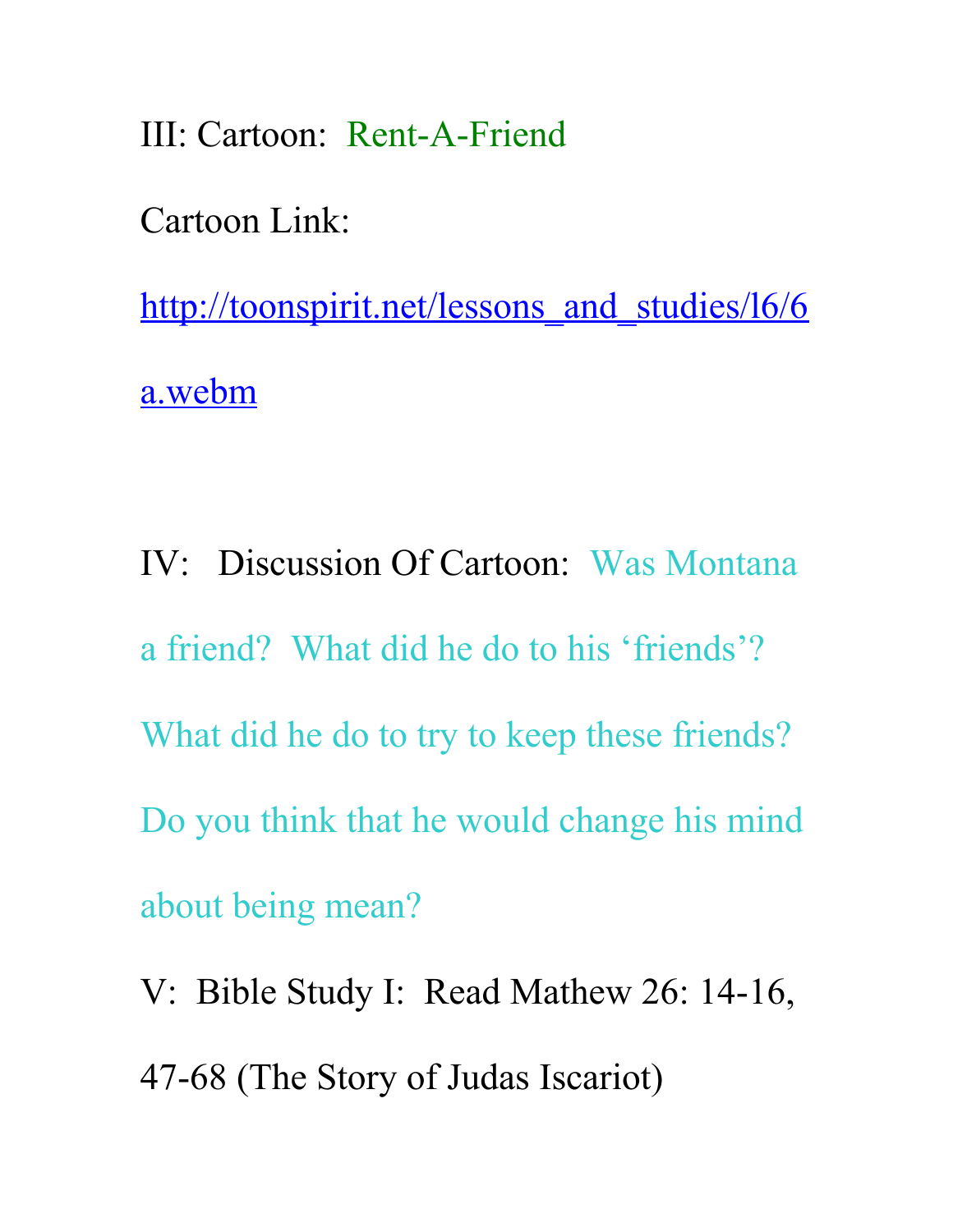VI: Discussion Of Bible Story Linked To The Cartoon: Was Judas and the soldiers he brought being friends of Jesus? In our cartoon, Montana had to rent his friends. Can you see why? This should be a clue that there is something wrong here. Eventually even his money couldn't stop Montana from being lonely. Without a friend to talk to, all of us would be downright lonely. Money does not buy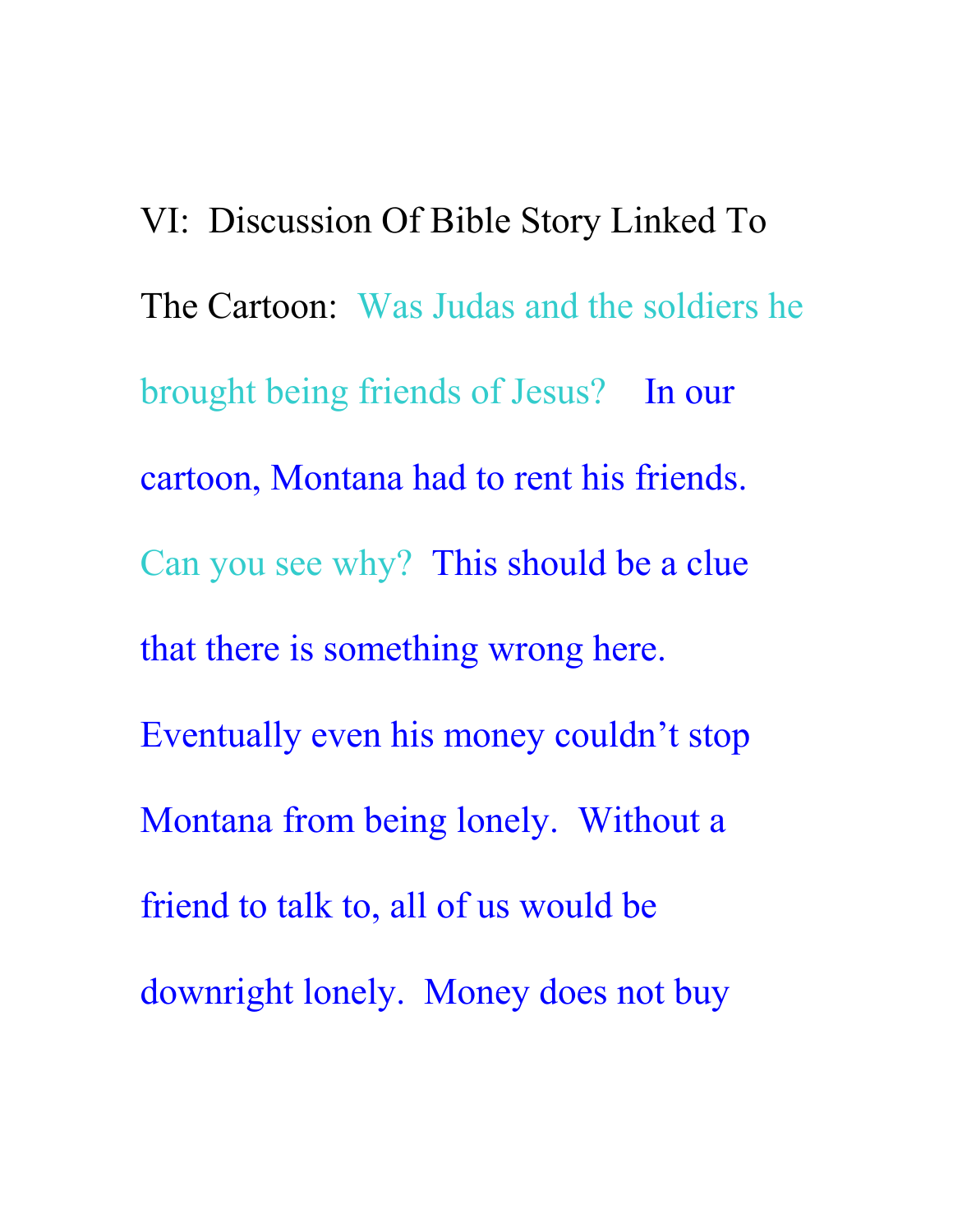friendship. Some people may think it does. Nothing can buy true friendship. Judas agreed to betray Jesus for 30 pieces of silver. Do you think Judas had many friends after his greed caused him to sell Jesus out to the soldiers? Now, do you think that being mean makes or keeps many friends? I bet Judas was real lonely at this time. Unfortunately Judas' story ends badly. VII: Bible Study II: Read Matthew 27: 1- 10 with the students.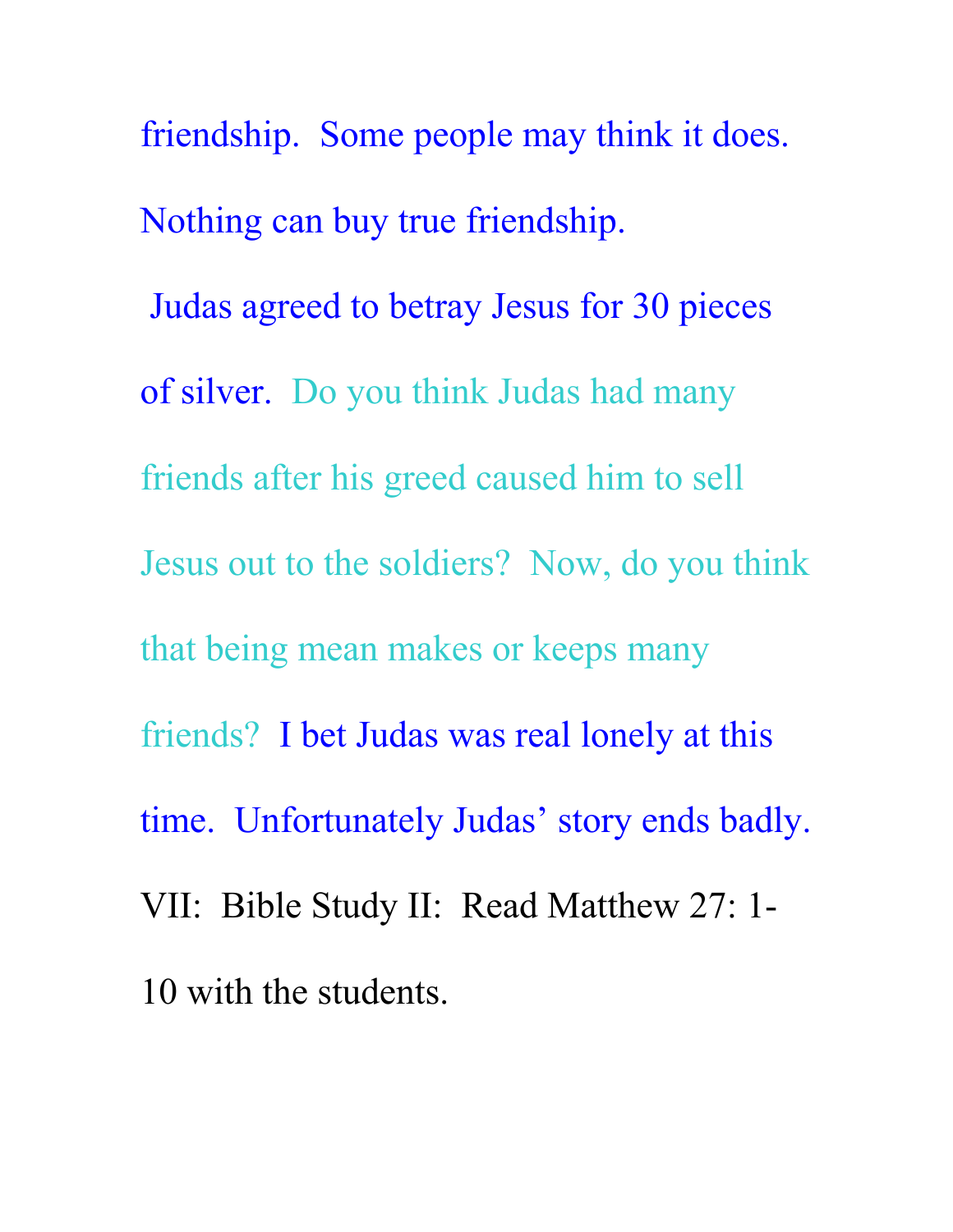VIII: Discussion Of This Passage Linked To Cartoon: Judas hanged himself out of remorse. He perhaps felt like he did something unforgivable. He probably thought the other disciples would never forgive him, nor maybe even God. Do you see the correlation between Montana and Judas? Montana because he was mean became lonely, hurt, and friendless. Judas, because of his betrayal, very well perhaps lost all of his friends as well (except our Lord Jesus Christ) because of the lack of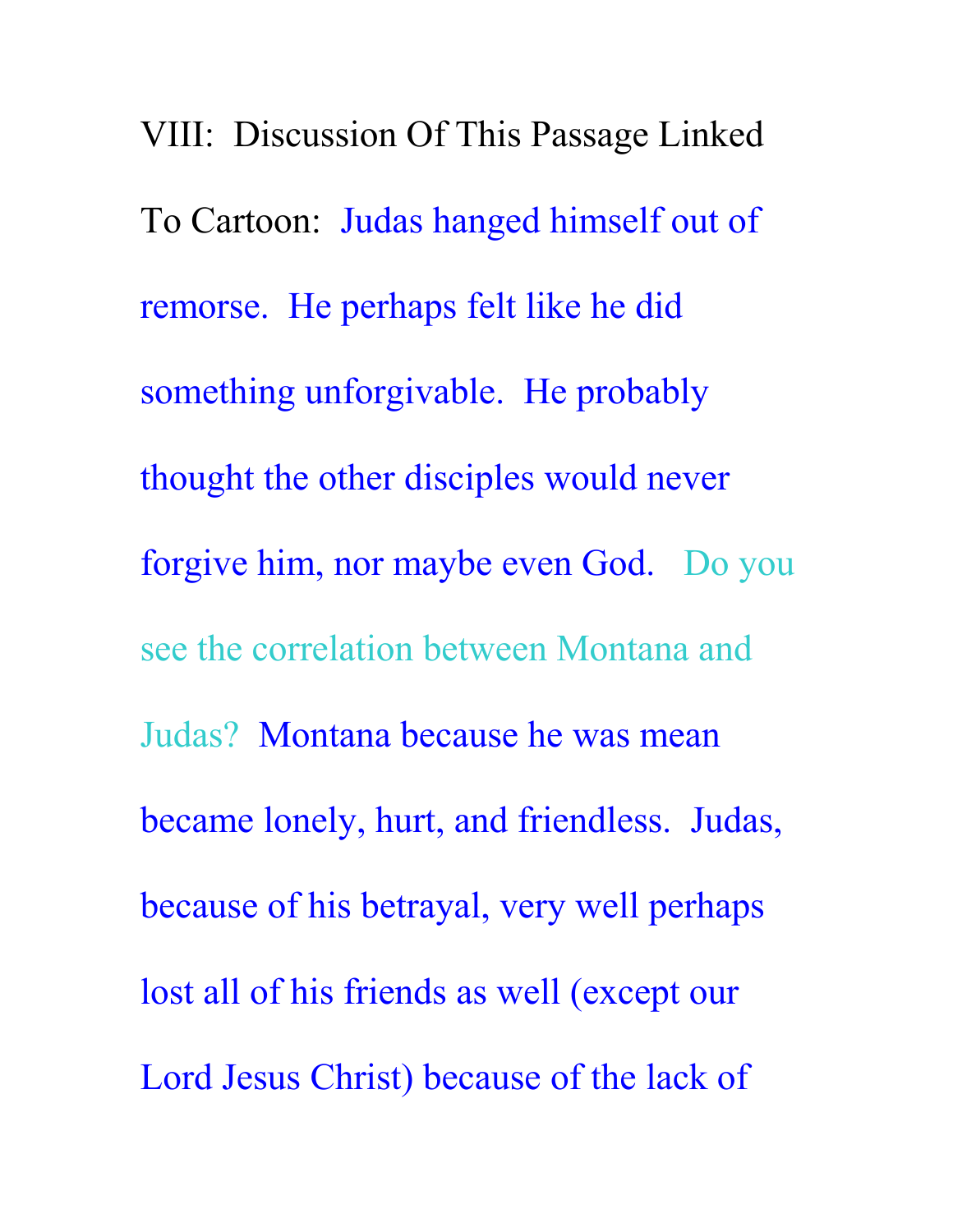fellowship it perhaps or even likely caused (Based on general scriptures in the four Gospels of the New Testament, Jesus' disciples usually weren't very good at receiving and putting into practice Jesus' teachings because of discipline or faith issues until they were more seasoned disciples). Judas might not have even been able to "Rent-A-Friend" if unforgiving people knew what he had done.

IX: Discussion: What have you learned from our story? Have you been mean or